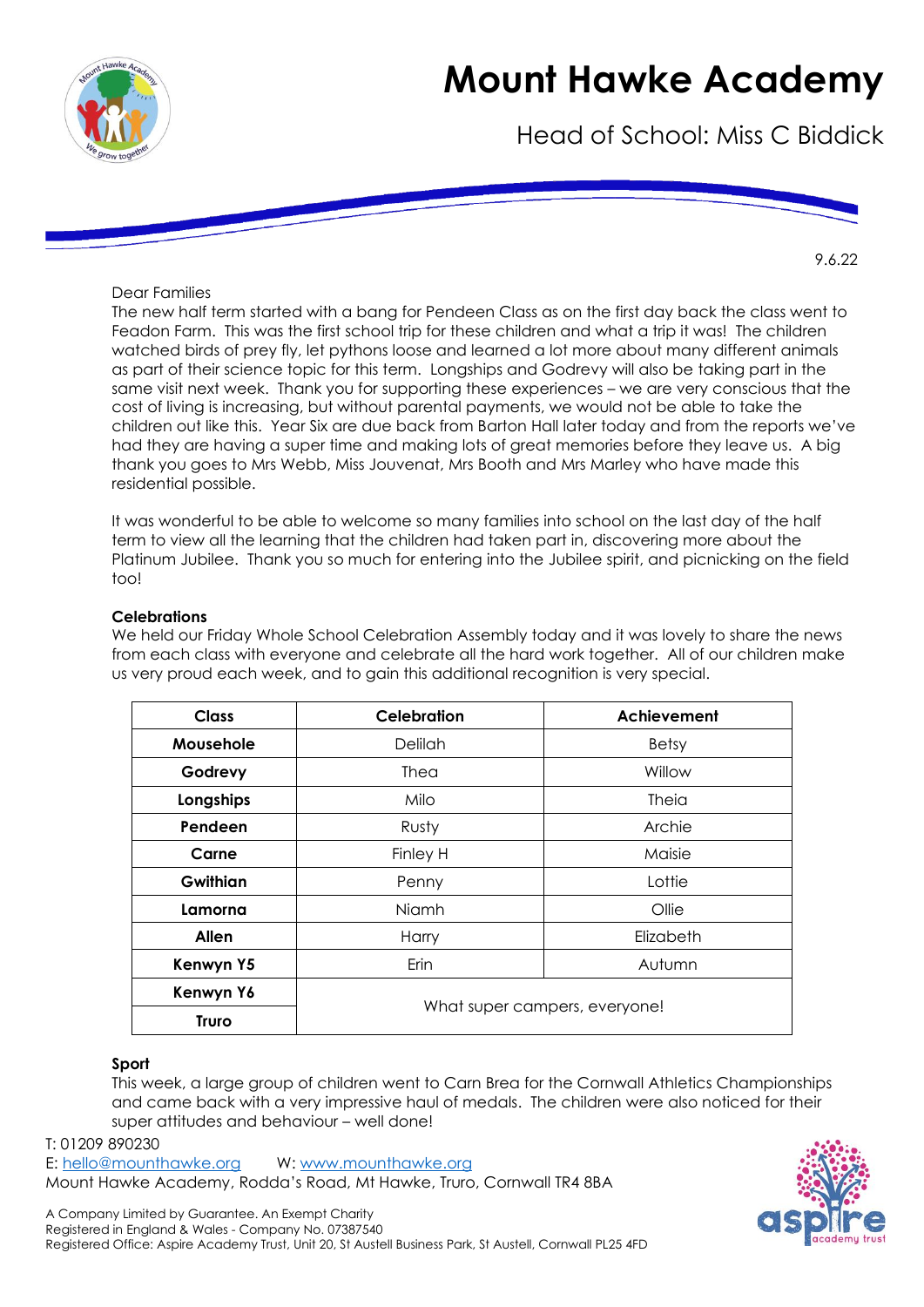

Head of School: Miss C Biddick

#### **Reading**

This week's book review is from Pendeen Class…My favourite book is called 'The Ugly Five' by Julia Donaldson. It is mostly about African animals, and it teaches you that everyone is unique and how not everything in the world is pretty. I love the spots on the hyena. My favourite part is when you see the baby animals whose mums think that they are the prettiest animals ever! By Phoebe



#### **Open Afternoon**

We are very much looking forward to welcoming you into school on Monday 20<sup>th</sup> June. From 2,00pm, EYFS and KS1 parents can find out more about phonics and our scheme – Little Wandle Letters and Sounds Revised – in the hall. At 2.20pm, parents of children in the other year groups are welcome in too, to visit the classes and share the children's work with them. Please remember to let the office know if your child won't need the bus that night.

#### **Playzone and After School Arrangements**

Please remember to book a Playzone place using the online booking form by Sunday evening for the following week. As Playzone is now so busy again, it is unlikely that we will be able to accept bookings after this time.

Please remember to let us know of any changes to pick up arrangements, including the bus, by midday on the day at the latest so that the information can be passed to the teachers. Thank you.

#### **Communications**

Remember to use the email [hello@mounthawke.org](mailto:hello@mounthawke.org) or phone 01209 890230 if you need to speak to one of us, let us know about something or share something with us. Miss Biddick is usually on the gate every morning and afternoon too. We hope that you have a lovely weekend.







T: 01209 890230 E: [hello@mounthawke.org](mailto:hello@mounthawke.org) W: [www.mounthawke.org](http://www.mounthawke.org/) Mount Hawke Academy, Rodda's Road, Mt Hawke, Truro, Cornwall TR4 8BA

A Company Limited by Guarantee. An Exempt Charity Registered in England & Wales - Company No. 07387540 Registered Office: Aspire Academy Trust, Unit 20, St Austell Business Park, St Austell, Cornwall PL25 4FD

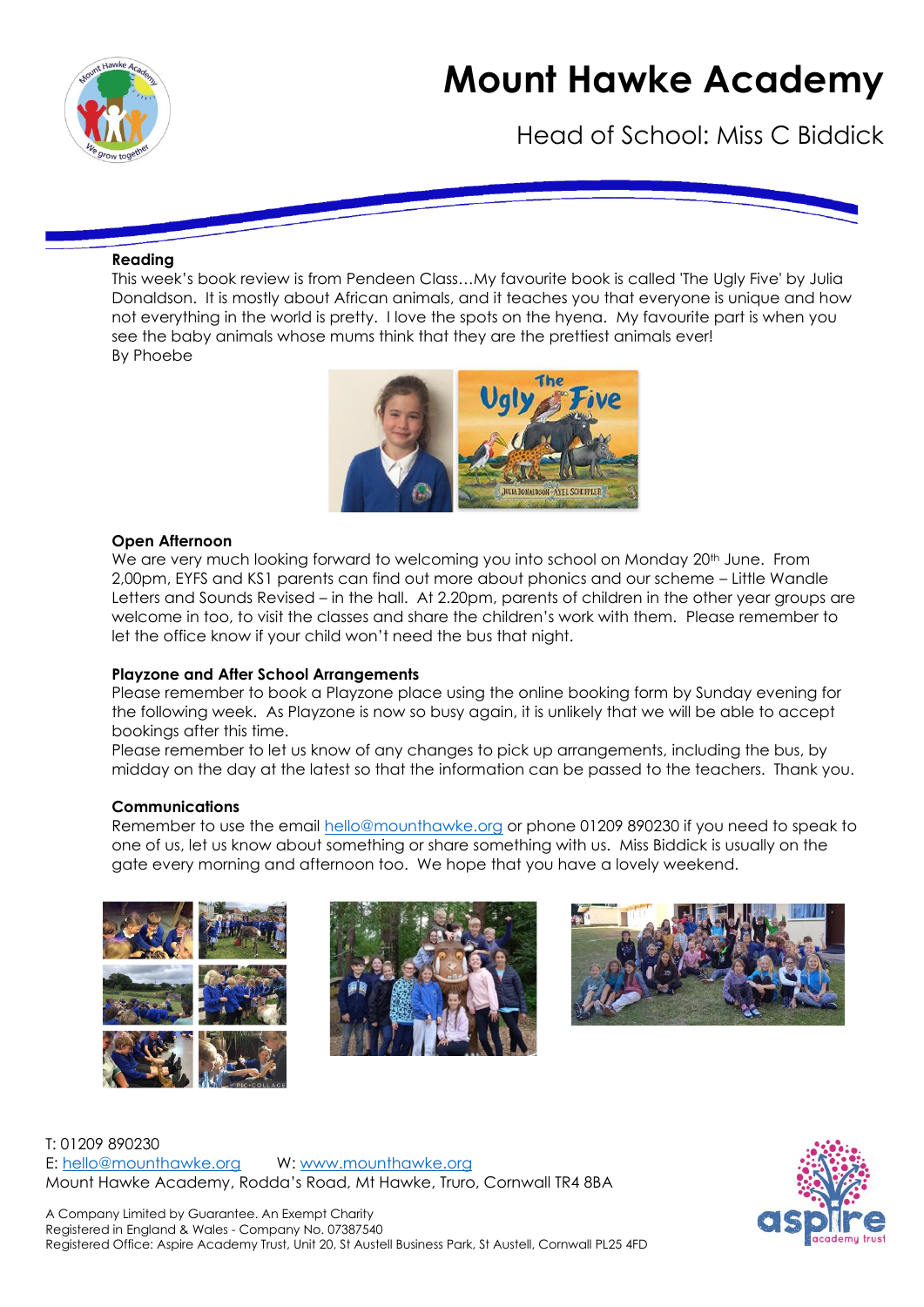

Head of School: Miss C Biddick

### **Exciting News from FOMHS**

We are starting to make plans for a Summer Fayre, with a provisional date of Thursday 14th July in the afternoon, but in order to make this happen we need more volunteers.

Ideally we would like two parent volunteers from each class to run a stall. If you have your own idea for a stall that would be great, but if not do not worry as we have some ideas from previous fayres that have been run. Please note that you are not required to make any personal financial contribution - we rely on donations or FOMHS will cover any costs.

Please let Christine Rabey or Teresa Thomas in the school office know if you are able to help with running a stall.

We will be holding a meeting in the next couple of weeks so please let us know if you can help or have any ideas.

Christine Rabey Treasurer of FOMHS

#### **Dates for the Summer Term**

#### **June**

- Training Day Monday 6th June school closed
- Y1 Phonics Screening 6th 10th June
- Y4 Multiplication Check 6th 24th June
- Y6 Barton Hall 8th 10th June
- Open Afternoon Monday 20<sup>th</sup> June phonics focus first for EYFS & KS1from 2.00 pm in hall & for everyone from 2.20 pm in classes

#### **July**

- Sports Day Y5 & Y6 Monday 4th July families welcome gates open at 1.15pm
- Sports Day Y3 & 4 Tuesday 5th July families welcome gates open at 1.15pm
- Sports Day Y1 & 2 Wednesday 6th July families welcome gates open at 1.15pm
- Sports Day YR Thursday 7th July families welcome gates open at 1.15pm
- Reports to parents Monday 11th July
- FOMHS Summer Fayre Thursday 14<sup>th</sup> July
- Leavers' Assembly for Y6 Tuesday 26th July 9:00 am Y6 parents welcome
- Last Day of Term Tuesday  $26^{th}$  July 3:00 pm

#### **Key Assessment Dates**

This year's statutory assessments are going ahead for all schools in England. Here are the dates: Key Stage One – Y2 SATs – through May Year One Phonics – Monday  $6<sup>th</sup>$  June to Friday 10<sup>th</sup> June Year Four Multiplication Check – through June

T: 01209 890230 E: [hello@mounthawke.org](mailto:hello@mounthawke.org) W: [www.mounthawke.org](http://www.mounthawke.org/) Mount Hawke Academy, Rodda's Road, Mt Hawke, Truro, Cornwall TR4 8BA